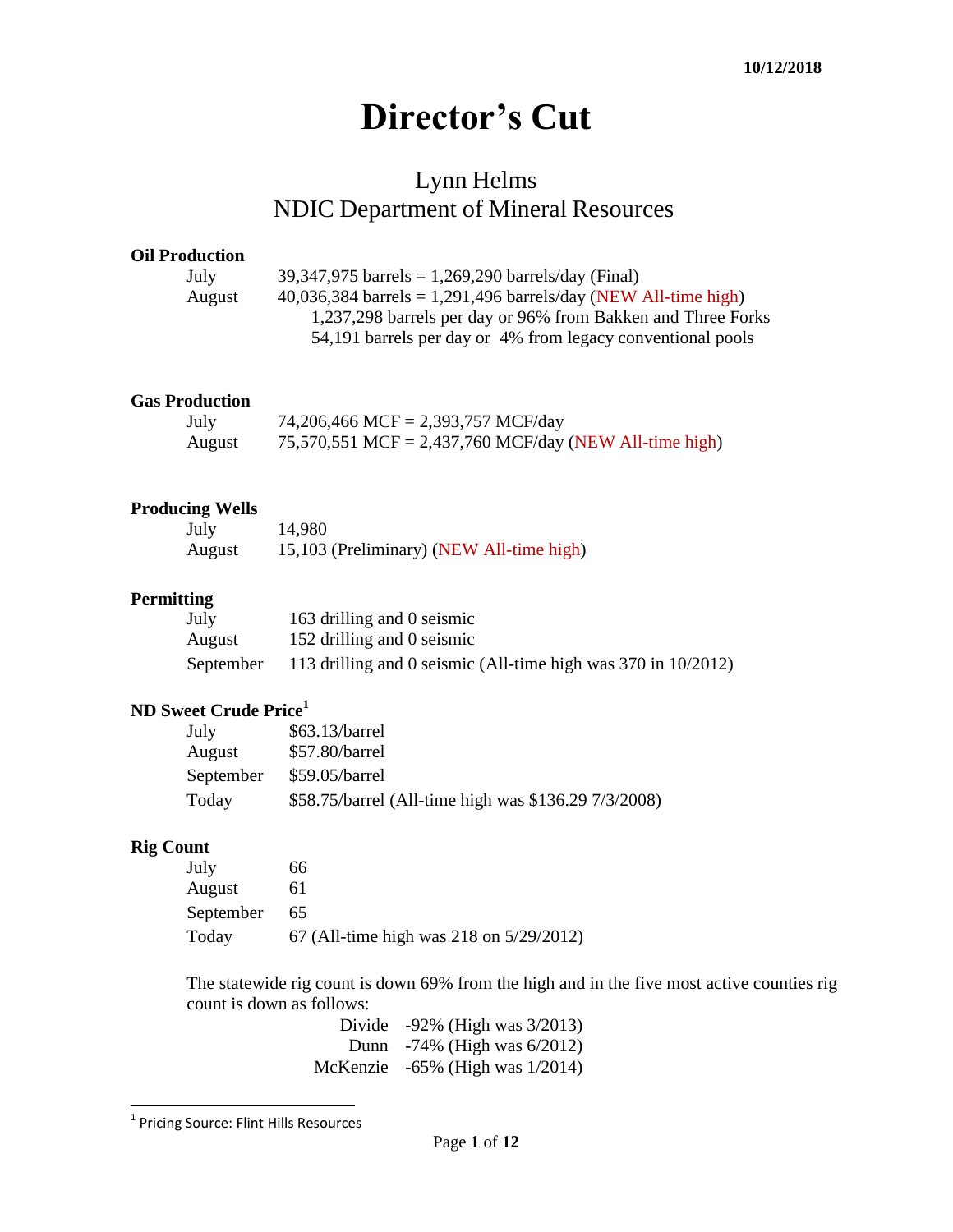Mountrail -78% (High was 6/2011) Williams -60% (High was 10/2014)

### **Comments:**

The drilling rig count was down five from July to August, increased four from August to September, and is currently up two from September to today. Operators have shifted from running the minimum number of rigs to incremental increases and decreases based on gas capture, completion crew availability, and oil price. Current operator plans are to add 1-5 more rigs in 2019 depending on workforce and infrastructure constraints.

The number of well completions has become variable again due to gas capture, workforce, and weather at 85 (final) in June, 125 (final) in July, and 114 (preliminary) in August.

OPEC approved a plan to increase production through the second half of 2018 to offset Venezuela's export collapse and US sanctions on Iran. Crude oil futures markets appear to anticipate supply and demand remaining in balance. US crude oil inventories are below the long term average.

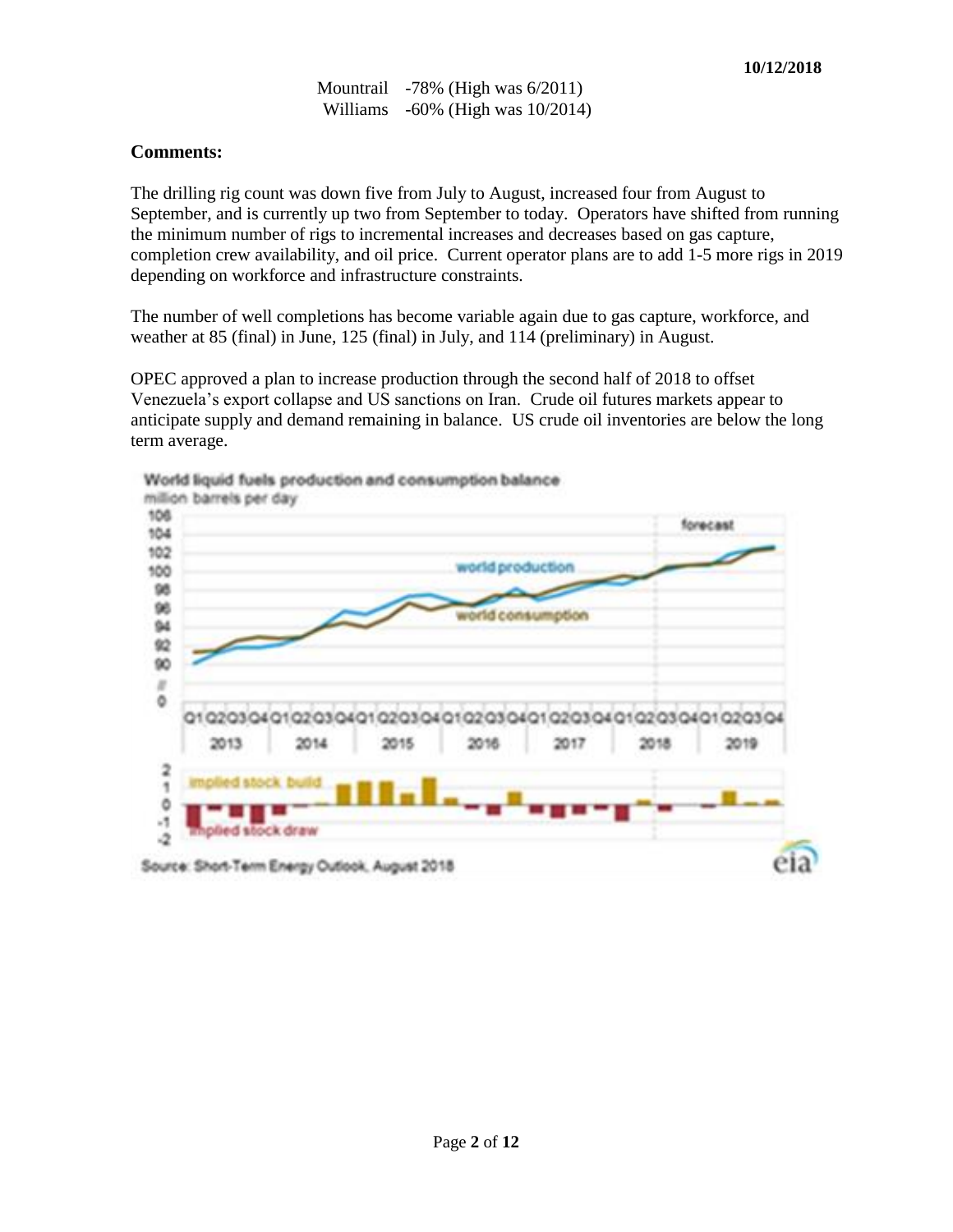

In August there was one significant precipitation event, zero days with wind speeds in excess of 35 mph (too high for completion work), and no days with temperatures below -10F.

Over 99% of drilling now targets the Bakken and Three Forks formations.

Estimated wells waiting on completion2 is 925, down 18 from the end of July to the end of August.

Estimated inactive well count3 is 1,427, down 59 from the end of July to the end of August.

Crude oil take away capacity including rail deliveries to coastal refineries is more than adequate.

Gas capture, workforce, and competition with the Permian and Anadarko shale oil plays for capital continue to limit drilling rig count. Utilization rate for rigs capable of 20,000+ feet is 60-70% and for shallow well rigs (7,000 feet or less) 40-50%.

Drilling permit activity decreased slightly from July to August then decreased significantly from August to September, signaling the end of the summer surge. Operators continue to maintain a permit inventory that will accommodate varying oil prices for the next 12 months.

Rigs actively drilling on federal surface in the Dakota Prairie Grasslands increased one to three.

<sup>&</sup>lt;sup>2</sup><br>The number of wells waiting on completions is an estimate on the part of the director based on idle well count and a typical five year average. Neither the State of North Dakota, nor any agency officer, or employee of the State of North Dakota warrants the accuracy or reliability of this product and shall not be held responsible for any losses caused by this product. Portions of the information may be incorrect or out of date. Any person or entity that relies on any information obtained from this product does so at his or her own risk.

<sup>3</sup> Includes all well types on IA and AB statuses.

IA= Inactive shut in  $>3$  months and  $\leq 12$  months

AB= Abandoned (Shut in >12 months)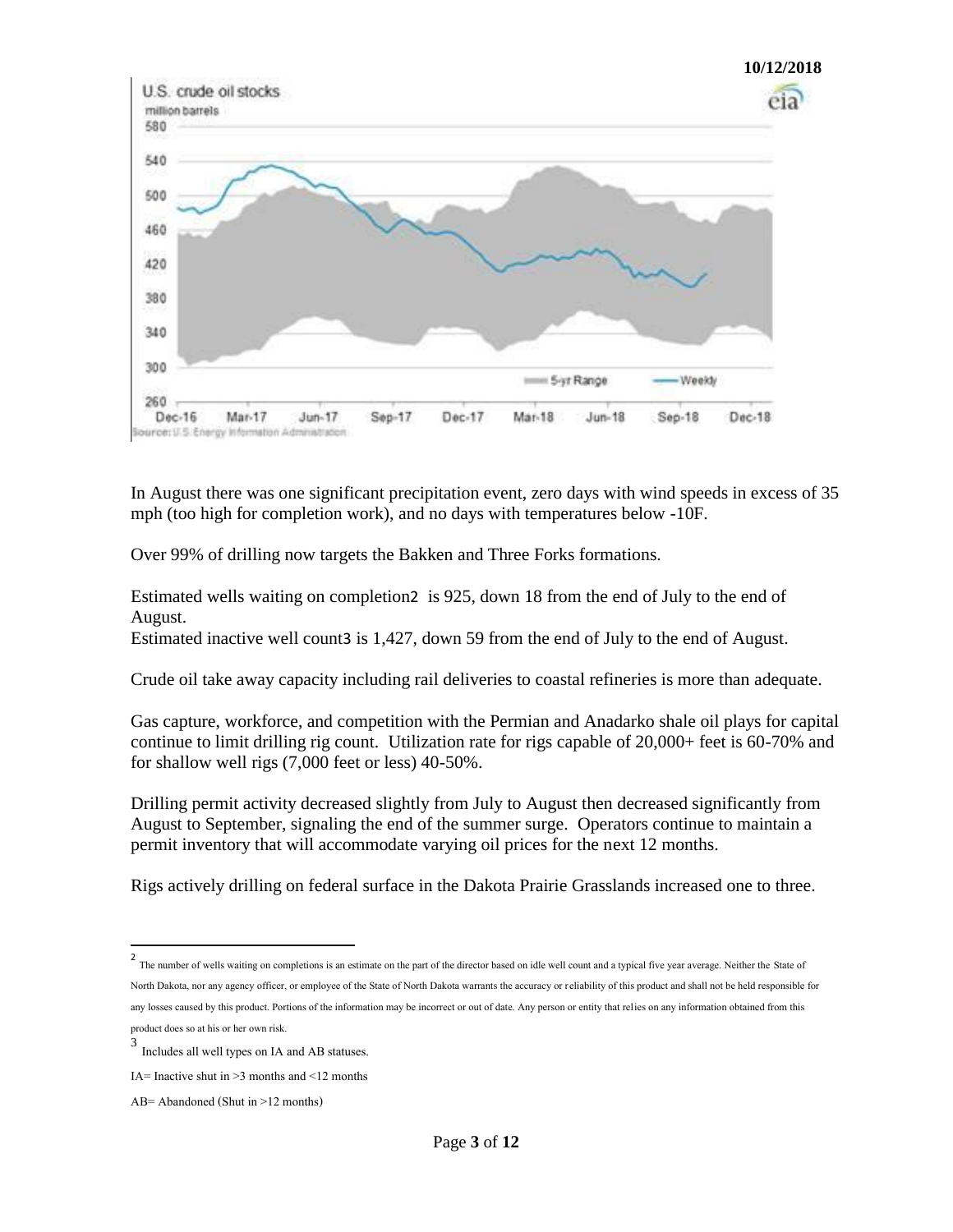Activity on the Fort Berthold Reservation is as follows:

14 drilling rigs (3 on fee lands and 11 on trust lands) 280,934 barrels of oil per day (177,648 from trust lands & 103,287 from fee lands) 1,936 active wells (1,392 on trust lands & 544 on fee lands) 136 wells waiting on completion 425 approved drilling permits (346 on trust lands & 79 on fee lands) 3,644 potential future wells (3,054 on trust lands & 590 on fee lands)

Seismic activity is very slow. There are 3 surveys active, 0 recording, 2 NDIC reclamation projects, 0 remediating, 1 suspended, and 2 permitted.

US natural gas storage remained 18% below the five-year average indicating potential for price improvement in the future. North Dakota shallow gas exploration could be economic at future gas prices, but is not at the current price.

The price of natural gas delivered to Northern Border at Watford City is up \$0.50 at \$2.96/MCF. This results in current oil to gas price ratio of 20 to 1. The state wide percentage of gas flared decreased to 17.7% with the daily volume of gas flared from July to August down 4.3 to 431 million cubic feet per day. The Tioga gas plant input was at 99% of capacity. The August Bakken capture percentage was 83%. The historical high flared percent was 36% in 09/2011.

Gas capture statistics are as follows:

| 82% |
|-----|
| 83% |
| 85% |
| 73% |
| 72% |
| 79% |
|     |

The Commission has established the following gas capture goals:

- 74% October 1, 2014 through December 31, 2014
- 77% January 1, 2015 through March 31, 2016
- 80% April 1, 2016 through October 31, 2016
- 85% November 1, 2016 through October 31, 2018
- 88% November 1, 2018 through October 31, 2020
- 91% Beginning November 1, 2020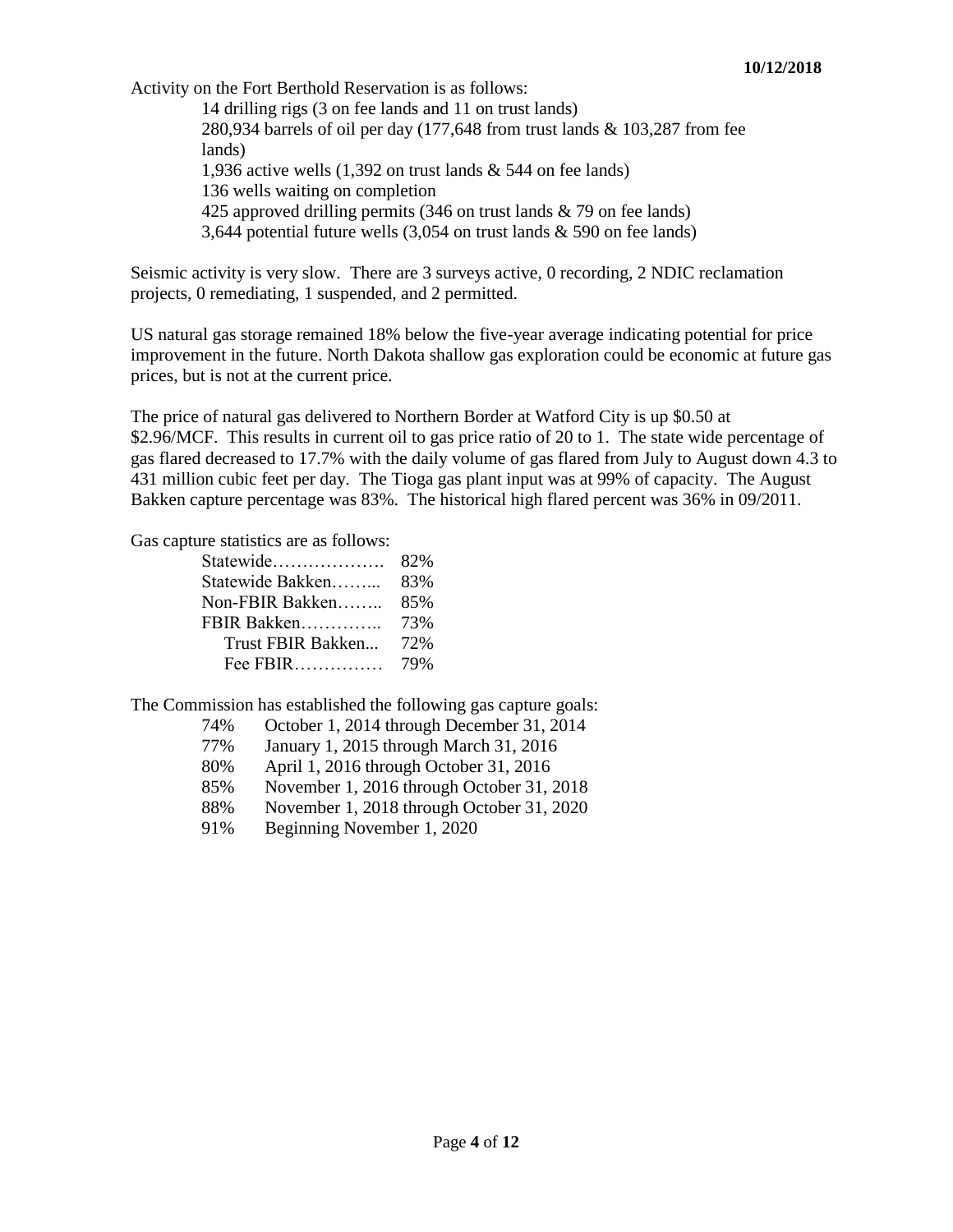**BIA** has published a new final rule to update the process for obtaining rights of way on Indian land. The rule was published 11/19/15 and became effective 12/21/15. The final rule can be found at [https://www.federalregister.gov/articles/2015/11/19/2015-28548/rights-of-way-on-indian-land.](https://www.federalregister.gov/articles/2015/11/19/2015-28548/rights-of-way-on-indian-land) On 3/11/16, the Western Energy Alliance filed a complaint and motion for a temporary restraining order and/or a preliminary injunction. On 4/19/16, the US District court for the District of North Dakota issued an order denying the motion for a preliminary injunction. Secretary Zinke has expressed interest in revising right of way rules to simplify and speed up the process.

**BLM** on 6/6/18 BLM published Information Bulletin No. 2018-061 to remind BLM offices of the existing procedures for streamlining NEPA review under applicable statutes, regulations, and guidance and to encourage BLM offices to use these tools consistently and effectively. These tools include: (1) Determinations of NEPA Adequacy (DNAs), (2) statutory and administrative CXs, and (3) oil and gas field-wide programmatic NEPA analyses based on reasonable foreseeable development scenarios that can be used to expedite compliance with NEPA at the APD stage. This IB is a significant step in the right direction for North Dakota oil and gas operators. North Dakota continues to support current legislation in congress and BLM rule making that will further streamline NEPA review and permitting. The IB can be viewed at [https://www.blm.gov/policy/ib-2018-061.](https://www.blm.gov/policy/ib-2018-061)

**BLM** on 6/12/18 BLM published Permanent Instruction Memorandum No. 2018-014 to establish policies and procedures for processing Federal Applications for Permit to Drill (APD) proposing to drill into and produce leased Federal minerals from well pads on entirely non-Federal locations. This IM is a significant step in the right direction for North Dakota property owners, but falls short of the recognition that production of federal minerals from a horizontal well located on state or private surface should not be treated as a major federal action. The IM can be viewed at [https://www.blm.gov/policy/pim-2018-014.](https://www.blm.gov/policy/pim-2018-014)

**BLM** published a new final rule 43 CFR Parts 3100, 3160 and 3170 to update and replace its regulations on venting and flaring of natural gas effective 1/17/16. The final rule can be viewed online at [https://www.blm.gov/programs/energy-and-minerals/oil-and-gas/operations-and-production/methane-and](https://www.blm.gov/programs/energy-and-minerals/oil-and-gas/operations-and-production/methane-and-waste-prevention-rule)[waste-prevention-rule](https://www.blm.gov/programs/energy-and-minerals/oil-and-gas/operations-and-production/methane-and-waste-prevention-rule). North Dakota, Wyoming, Montana, Western Energy Alliance, and IPAA filed for a preliminary injunction to prevent the rule going into effect until the case is settled. A hearing in Casper, Wyoming was held 1/6/17. On 1/16/17 the court denied all of the petitioners' motions for preliminary injunctions. **On 2/3/17 the US House of Representatives voted 221-191 to approve a Congressional Review Act resolution against the rule.** On 3/28/17 President Trump issued an executive order which in part directs "The Secretary of the Interior shall review the following final rules, and any rules and guidance issued pursuant to them, for consistency with the policy set forth in section 1 of this order and, if appropriate, shall, as soon as practicable, suspend, revise, or rescind the guidance, or publish for notice and comment proposed rules suspending, revising, or rescinding those rules:". This rule is included in the list as item (iv). North Dakota plans to continue active participation in the litigation of this rule until the BLM takes final action eliminating the rule. **On 5/10/17 the Senate voted 51 to 49 against the CRA, allowing the rule to remain in effect.** On 6/27/17 U.S. D. Ct. Judge Skavdahl granted BLM's motion to extend the merits briefing schedule by 90 days, based on BLM's APA 705 stay and BLM's representations regarding its plans to reconsider the VF Rule. Opening briefs were filed 7/3/17. On 7/5/17 California and New Mexico sued BLM in the U.S. District Court for the Northern District of California, seeking a declaratory judgement that BLM's APA 705 stay was illegal and vacating the stay. The relief they request would vacate the stay of the January 2018 compliance et al deadlines, bringing them all back into force. BLM officials encouraged North Dakota to intervene. On 7/12/17 a group of NGOs including the Fort Berthold Protectors of Water and Earth Rights filed a separate suit against the BLM in federal court in the U.S. District Court for the Northern District of California, seeking a declaratory judgement that BLM's APA 705 stay was illegal and vacating the stay. California and New Mexico, along with various environmental groups, have challenged BLM's stay in the Northern District of California, and filed a motion for summary judgment on 7/26/17. On 8/24/17 North Dakota filed a response supporting BLM's motion, a motion to intervene, and a motion to change venue to Wyoming in an attempt to prevent all of the litigation regarding the timing of the Flaring Rule, including the future rulemakings further extending compliance deadlines that BLM has stated that it intends to publish, could end up in front of the magistrate judge in the Northern District of California instead of Judge Skavdahl in Wyoming. On 10/04/17 the federal magistrate judge in the Northern District of California granted the summary judgement motion by California, New Mexico, and several NGOs throwing out BLM's administrative and temporary postponement of several of the future rules compliance dates/obligations. On 10/05/17 the BLM issued a Federal Register Notice for a proposed rule that if finalized will delay certain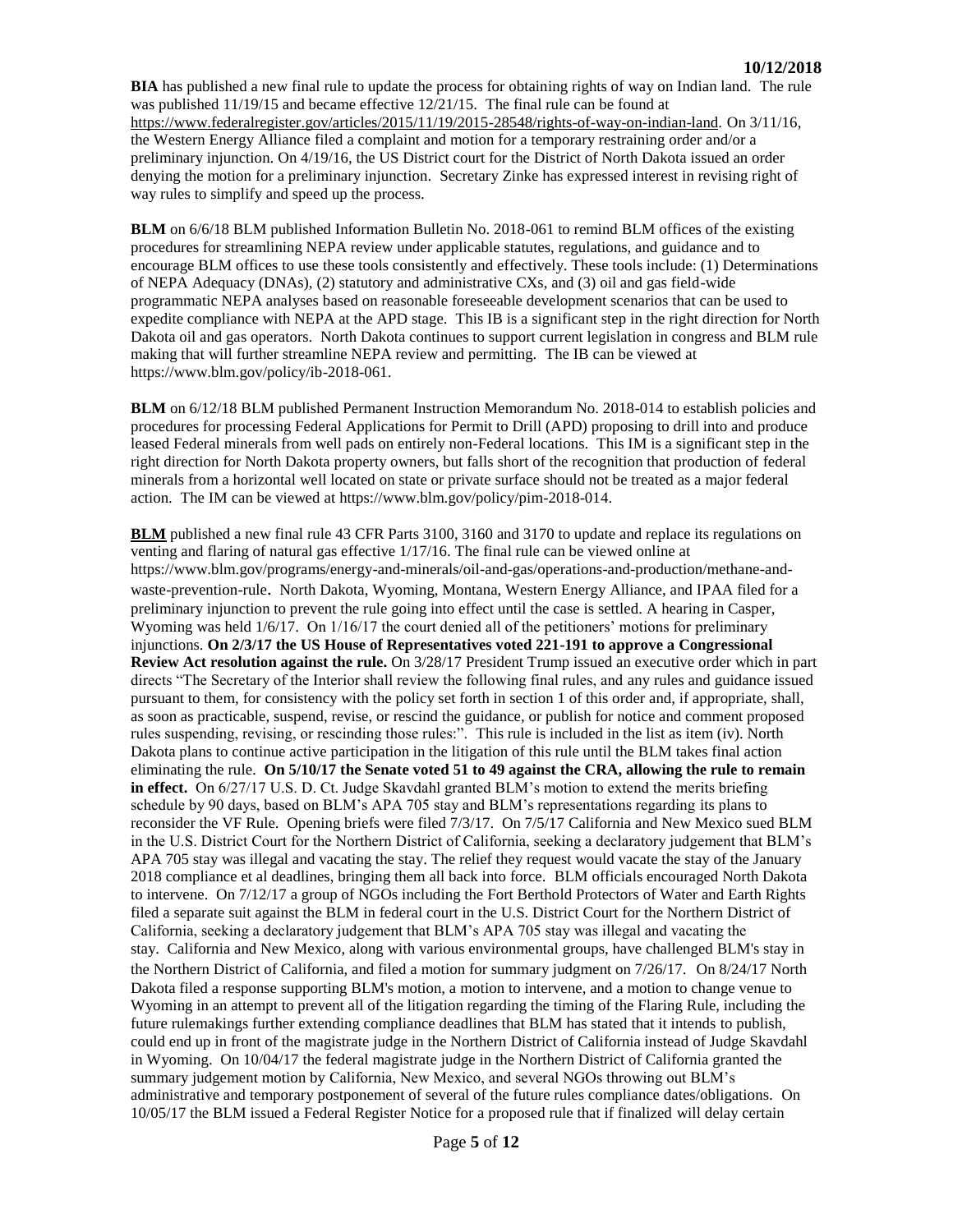#### **10/12/2018**

requirements of the BLM Rule until January 17, 2019. North Dakota submitted comments to (1) support BLM's decision to delay certain compliance requirements and (2) continue to make the record that BLM exceeded its authority to promulgate the rule in the first place with particular emphasis on the specific/unique North Dakota considerations at issue. NDIC comments are available at [http://www.nd.gov/ndic/ic-press/dmr](http://www.nd.gov/ndic/ic-press/dmr-blm-comments17-11.pdf)[blm-comments17-11.pdf.](http://www.nd.gov/ndic/ic-press/dmr-blm-comments17-11.pdf) BLM, the states of CA & NM, and the NGOs supporting the current final rule were granted an extension to file response briefs to December  $11<sup>th</sup>$  in the WY court. Oral arguments are scheduled on December 18<sup>th</sup>. Judge Skavdahl has indicated he wishes to decide the merits of this case before the major compliance requirements of the current final rule take effect in January of 2018. On 11/29/17 North Dakota filed a response to industry petitioner's motion for a preliminary injunction supporting a preliminary or permanent injunction. On 12/4/17 USDOJ petitioned the 9<sup>th</sup> US Judicial Circuit Court in San Francisco to review and overturn the Northern District of California court's November decision ordering the US Bureau of Land Management to make oil and gas producers comply with the methane emissions requirements while the rules are being reviewed. Briefs in favor of the industry preliminary injunction motion are due on 12/18/17 and briefs responding to BLM's motion to stay the litigation are due on 1/5/18. On 12/7/17 BLM published a rule in the Federal Register delaying the methane regulation until January 2019, saying the previous rule is overly burdensome to industry. Officials said the delay will allow the federal Bureau of Land Management time to review the earlier rule while avoiding tens of millions of dollars in compliance costs to industry that may turn out to be unnecessary. On 12/19/17 BLM was sued by California, New Mexico, and a large group of NGOs in the Northern District of California federal court over the 12/7/17 rule extending certain compliance dates in BLM's 2016 Rule. The complaint requests that BLM's extension rule be set aside and the provisions it relates to reinstated. On 12/26/17 BLM filed a motion seeking to stay the litigation in the U.S. District Court case in WY and to vacate the January 5 briefing deadline, a motion in which the industry trade associations and Montana and Wyoming joined. North Dakota and Texas filed a short response on 12/27/17 asking the Court to deny the motion or allow until 1/12/18 to fully respond to BLM's holiday week motion. On 12/29/17 the Wyoming district court granted BLM's motion to stay the 2016 Rule challenge litigation. On 2/22/18 BLM published a new rule proposal to revise the 2016 final Waste Prevention Rule (also known as the venting and flaring rule). The proposed rule would eliminate duplicative regulatory requirements and re-establish long-standing requirements that the 2016 final rule sought to replace. While the proposed rule is open for public comment generally, the Federal Register notice specifically requests comment on ways that the BLM can reduce the waste of gas by incentivizing the capture, reinjection, or beneficial use of the gas. Public comments on this proposed rule were due to the BLM on or before 4/23/18. NDIC comments can be viewed at [http://www.nd.gov/ndic/ic-press/blm%20comments%20180417.pdf.](http://www.nd.gov/ndic/ic-press/blm%20comments%20180417.pdf) On 2/22/18 Judge Orrick in the Northern District of California entered a preliminary injunction against the BLM's "Suspension Rule" which suspended for one year certain compliance deadlines in BLM's Venting and Fairing Rule. Judge Orrick also denied North Dakota's motion to transfer the case to the District of Wyoming where Judge Skavdahl had stayed the original rule on the grounds that parties were protected by the Suspension Rule. The immediate effect of this decision was to reinstate the BLM Venting and Fairing Rule in full, along with compliance deadlines that became effective January 17, 2018, and remove the protections relied upon by Judge Skavdahl the District of Wyoming case. On 3/7/18 U.S. District Court Judge Skavdahl granted the North Dakota/Texas Motion to lift the stay in the challenge to the BLM's Venting & Flaring Rule. The California Court explicitly adopted North Dakota's central position in intervention - stating that "I express no judgment whatsoever in this opinion on the merits of the [V&F] Rule," showing great deference to Judge Skavdahl and the existing case in his Court and rejecting the California, NM, and NGOs request to uphold the V&F Rule. Judge Skavdahl's Lift Stay Order gives BLM until March 14 to file its response to North Dakota/Texas, as well as to the motions filed by Wyoming/Montana and Industry, with reply briefs due March 21. Wyoming/Montana are seeking a partial stay of the VF Rule under Section 705, and Industry is seeking a partial Preliminary Injunction of the Rule. On 4/4/18 U.S. District Judge Skavdahl issued an order granting Wyoming's request for a partial stay of the Rule under Section 705 of the APA. The Court's limited Stay Order provides immediate relief to industry, but the balance of the Rule, including BLM's unlawful exercise of authority over State and private mineral interests through an over-inclusive application of communitization remains. The Court denied the North Dakota/Texas motion to move forward to complete briefing on the merits, and also denied industry's motion for a preliminary injunction. The Court expressed frustration with " the administrative dysfunction" reflected by this case as it ping-pongs between the District Courts of Wyoming and the N.D. of CA and BLM's various attempts to delay, rescind or replace the Rule, concluding that "going forward on the merits at this point remains a waste of judicial resources and disregards prudential ripeness concerns." On 4/5/18 15 NGOs filed a Notice of Appeal with the 10th Circuit. California & New Mexico followed suit on 4/5/18 and have now also filed an appeal with the 10th Circuit. On 9/12/18 North Dakota filed a brief in the  $10<sup>th</sup>$  Circuit Court of Appeals urging the Court, if it chooses to reverse the Wyoming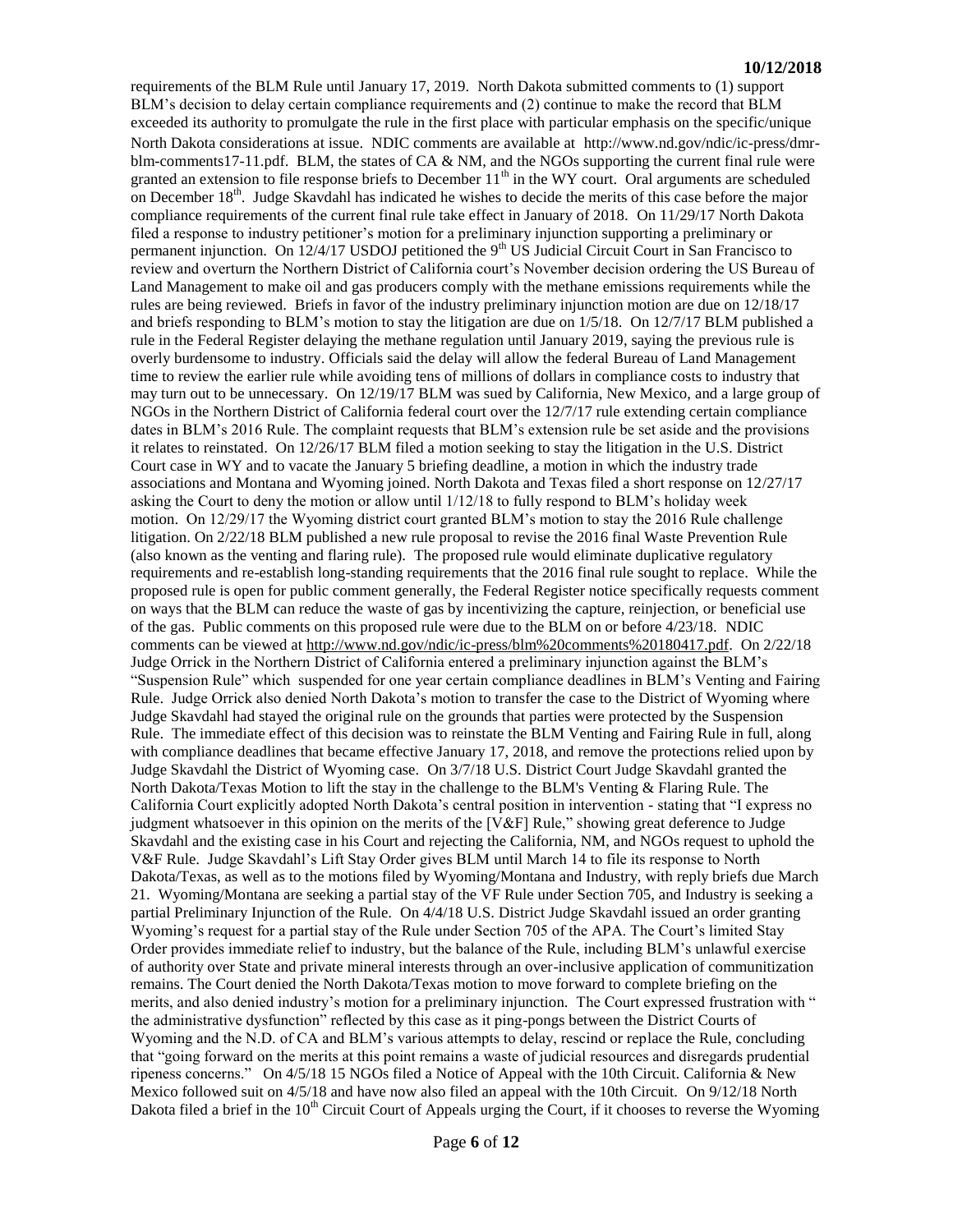district court's Stay Order, to remand the case back to the Wyoming district court with direction to finish this protracted legal process by promptly proceeding to a ruling on the merits. On 9/18/18 BLM issued their final rule revising the Obama-era Waste Prevention Rule, also referred to as the venting and flaring rule. The new rule will better align venting and flaring regulations with President Trump's priorities on energy development, job creation, and reduced compliance costs. These changes will also allow BLM to recognize existing state regulatory efforts and avoid duplicative requirements. In response to comments and after further consideration, the BLM made the following modifications to the proposed rule in this final rule: (1) Clarification that the 24-hour limit on royalty-free flaring during downhole well maintenance and liquids unloading in § 3179.104 applies "per event"; (2) Addition of a standard for "applicable rules, regulations, or orders" of a State regulatory agency or tribe in § 3179.201(a); and (3) Addition of a provision allowing for tribes to seek BLM approval to have tribal rules apply in place of any or all of the provisions of subpart 3179.

**BLM** revised final regulations for hydraulic fracturing on federal and Indian lands were published in the CFR on 3/26/15 and they were scheduled to go into effect 6/24/15. North Dakota, Colorado, Utah, Wyoming, Western Energy Alliance, and IPAA filed for a preliminary injunction to prevent the rules going into effect until the case is settled. Following a lengthy hearing in Casper, Wyoming on 6/23/15, the court issued a stay on the rules. On 9/30/15 the court granted a preliminary injunction, preventing the rules from being enforced until litigation on the rule is final. The  $10<sup>th</sup>$  Circuit Court of Appeals issued an order  $3/10/16$  denying the industry alternative motion for a stay. On 6/21/16 the court found the rule to be unlawful and ordered it set aside. The plaintiffs filed a motion with the US Court of Appeals for the Tenth Circuit to dismiss the appeal of the preliminary injunction. The Department of Justice on behalf of the BLM and the intervening environmental groups filed an appeal of the decision on the rule and oppose the motion to dismiss the appeal of the preliminary injunction. The North Dakota Response Brief to the US Court of Appeals for the Tenth Circuit was filed 9/15/16. NDIC comments on the rule can be found at [http://www.nd.gov/ndic/ic](http://www.nd.gov/ndic/ic-press/BLM-comments-120625.pdf)[press/BLM-comments-120625.pdf](http://www.nd.gov/ndic/ic-press/BLM-comments-120625.pdf). On 3/28/17 President Trump issued an executive order which in part directs "The Secretary of the Interior shall review the following final rules, and any rules and guidance issued pursuant to them, for consistency with the policy set forth in section 1 of this order and, if appropriate, shall, as soon as practicable, suspend, revise, or rescind the guidance, or publish for notice and comment proposed rules suspending, revising, or rescinding those rules". This rule is included in the list as item (i). On 5/4/2017 BLM filed a request asking the court to hold the appeal in abeyance as it will "soon" initiate a rulemaking process to revise or rescind the 2015 Rule, that it had the authority to issue the Rule, but conceding that the Rule does not reflect BLM's current priorities or policies, as reflected in certain recent Presidential Executive Orders. After the BLM submitted its filings the 10th Circuit Court Appeals immediately directed the petitioners (including North Dakota) and the intervenors to file briefs by 6/5/17 to respond to BLM's position. Two amicus groups that submitted merits briefs (the law school professors and former DOI officials) filed supplemental amicus briefs on the questions posed by the Court following the change of Administrations. The Court's Supplemental Order authorized the filing of these additional amicus briefs. Both briefs seek to capitalize on the BLM's continued insistence that it had the authority to issue the Rule (but concede that the 2015 HF Rule does not reflect BLM's current priorities or policies as reflected in certain recent Presidential Executive Orders). The two amicus groups solicit the Court to rule on the merits of the BLM and NGO appeals and to overturn the District Court decision, actually asking the Court to issue an advisory opinion on the BLM's authority. In addition to addressing the NGO arguments, North Dakota will respond to these two briefs in the context that all three parties are asking the Court to do what it is prohibited from doing by Article III of the U.S. Constitution. North Dakota filed a response brief 6/20/17 in support of the BLM action to put the rule in abeyance and take final action vacating the rule. Oral arguments before the  $10<sup>th</sup>$  Circuit took place 7/27/17. A recording of the oral arguments is now available on the home page of the court's website [http://www.ca10.uscourts.gov.](https://urldefense.proofpoint.com/v2/url?u=http-3A__www.ca10.uscourts.gov&d=DwMGaQ&c=2s2mvbfY0UoSKkl6_Ol9wg&r=-wqsZnBxny594KY8HeElow&m=Ul_VtJUX6iW5pvHjCcBxUWtskC0F4Dhry3sPtcEHvCw&s=laRHiLDv5w8otcQWQjpn82WMieoB2AZ-Q4M1LFQPL5s&e=) NDIC filed comments supporting BLM's rescission of the rule that can be found at [http://www.nd.gov/ndic/ic-press/dmr-blm-comment17-9.pdf.](http://www.nd.gov/ndic/ic-press/dmr-blm-comment17-9.pdf) On 09/21/17 the 10th Circuit issued a split (2-1) decision to dismiss the appeals as prudentially unripe, vacate the district court's judgment invalidating the rule, and remand with instructions to dismiss the underlying action without prejudice. Appellees State of North Dakota, State of Colorado, State of Utah, and State of Wyoming's filed a Petition for Panel Rehearing And/Or Request for En Banc Determination on 11/03/17. On 11/06/17 the court ordered the appellants to file a response to the Petition on or before 11/20/2017. The En Banc rehearing request was denied. The  $10<sup>th</sup>$  circuit court has not yet issued its mandate ending the current round of litigation in the Wyoming District court. The Ute tribe filed a motion on 1/12/18 asking the court to dismiss the appeals as moot based on the publication of the rescission rule and leave the WY court decision to vacate the rule in place. The court ordered the DOJ and BLM to file a response by 1/22/18. On 12/29/17 BLM published a final rule rescinding the 2015 Hydraulic Fracturing rules with 2 exceptions 1) the rule does not restore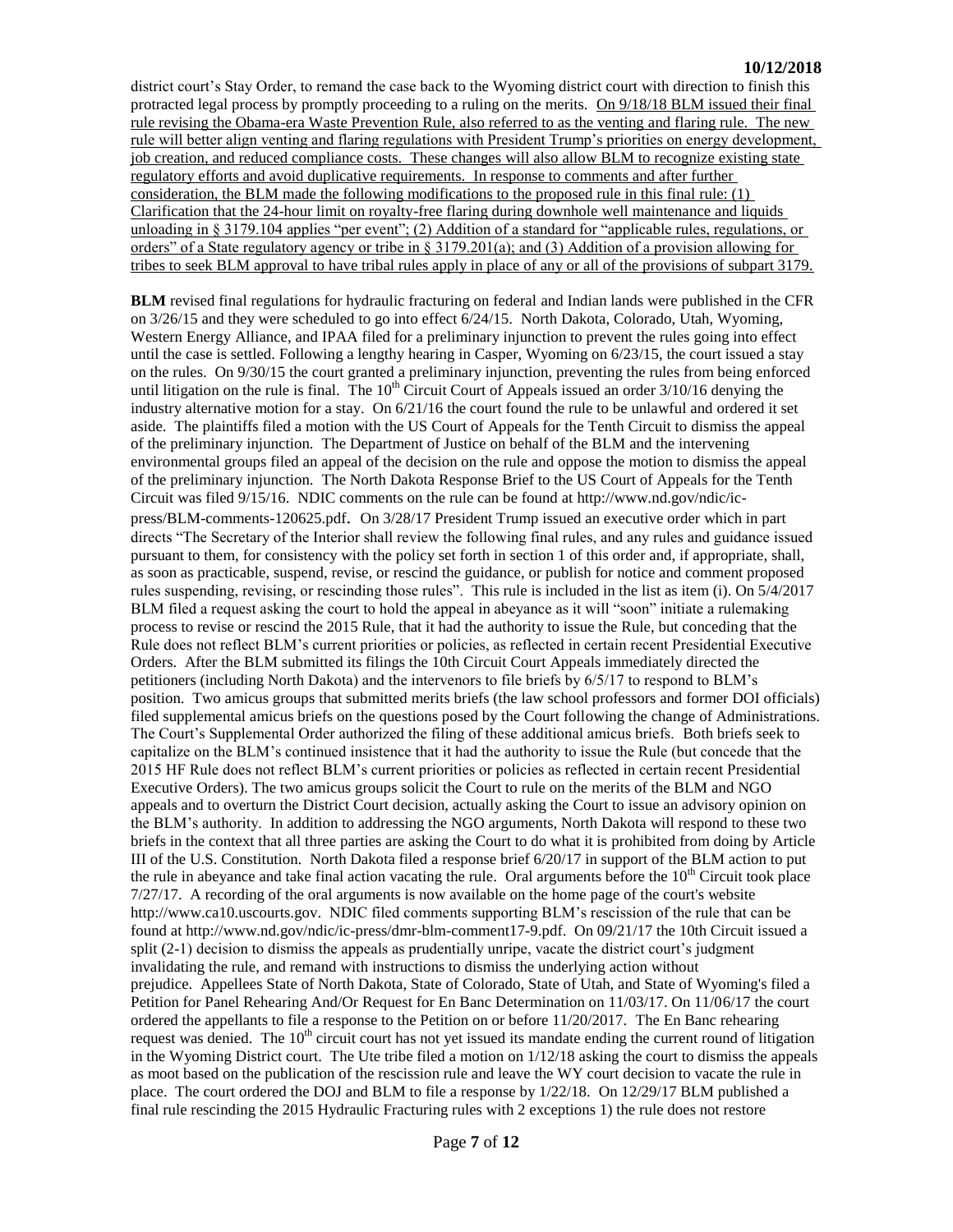language requiring pre-approval of non-routine hydraulic fracturing operations and 2) the rule does not rescind changes to 43 CFR 3160 due to other rules published between 3/26/15 and 12/29/17 (electronic filing and venting & flaring rules). On 2/7/18 North Dakota filed a reply in support of its motion to dismiss the original rule appeal as moot pursuant to Federal Rule of Appellate Procedure 27(a)(4), and request that the Court should not issue the mandate, nor vacate the District Court's judgment based on two new and important developments: (1) on December 29, 2017, the Bureau of Land Management (BLM) promulgated a final rule rescinding the Hydraulic Fracturing Rule ("HF Rule"), and (2) on January 24, 2018, the Citizen Group Intervenors challenged the repeal of the HF Rule ("HF Repeal Rule") in the U.S. District Court for the Northern District of California.

**BLM** has published the North Dakota Greater Sage-Grouse Proposed Resource Management Plan Amendment and Final EIS. NDIC is evaluating whether the state needs to intervene in the lawsuit filed by Western Energy Alliance challenging the final plan. Information on the plan and EIS can be found at the following web addresses: [https://www.blm.gov/epl-front-](https://www.blm.gov/epl-front-office/eplanning/planAndProjectSite.do?methodName=dispatchToPatternPage¤tPageId=48797)

[office/eplanning/planAndProjectSite.do?methodName=dispatchToPatternPage&currentPageId=48797.](https://www.blm.gov/epl-front-office/eplanning/planAndProjectSite.do?methodName=dispatchToPatternPage¤tPageId=48797) On 6/7/17 Secretary Zinke issued Secretarial Order 3353 to establish an internal review team that, among other things, evaluated both federal sage-grouse plans and state plans and programs to ensure they are complementary and explored possible plan modifications with local economic growth and job creation in mind. On 8/10/17 Secretary of the Interior Ryan Zinke received a report from the Department of the Interior Sage-Grouse Review Team (DOI Team) regarding possible plan and policy modifications to complement state efforts to improve Greater Sage-Grouse conservation and economic development on public lands. The report is the final product required by Secretarial Order 3353 "Greater Sage-Grouse Conservation and Cooperation with Western States". The report, the cover letter from the Bureau of Land Management to the Secretary, and the memo from Secretary Zinke to Deputy Secretary David Bernhardt are available at [https://www.doi.gov/sites/doi.gov/files/uploads/so3353\\_memo\\_coverletter\\_report\\_080717.pdf.](https://www.doi.gov/sites/doi.gov/files/uploads/so3353_memo_coverletter_report_080717.pdf) NDIC is evaluating whether the state needs to comment or intervene in the lawsuit filed by Western Energy Alliance challenging the final plan. The U.S. District Court for the District of Nevada ruled in March 2017 that the BLM failed to adequately evaluate the designation of Sagebrush Focal Areas in its 2015 greater sage-grouse plan amendment for Nevada. In order to comply with the court's order and to address issues raised by various interested parties, and to consider recommendations in the November 4, 2017 report prepared by the Department of the Interior's Greater Sage-Grouse Review Team in Response to Secretary's Order 3353 (SO 3353), the BLM intends to consider amending these plans. The BLM published a notice that initiates the public scoping process for RMP amendment(s) with associated NEPA document(s). The notice can be found a[t https://www.federalregister.gov/documents/2017/10/11/2017-21958/notice-of-intent-to-amend-land-use](https://www.federalregister.gov/documents/2017/10/11/2017-21958/notice-of-intent-to-amend-land-use-plans-regarding-greater-sage-grouse-conservation-and-prepare)[plans-regarding-greater-sage-grouse-conservation-and-prepare.](https://www.federalregister.gov/documents/2017/10/11/2017-21958/notice-of-intent-to-amend-land-use-plans-regarding-greater-sage-grouse-conservation-and-prepare) Comment period closed on December 27, 2017. The date(s) and location(s) of any scoping meetings will be announced at least 15 days in advance through local news media, newspapers and the BLM Web site at: [http://bit.ly/GRSGplanning.](http://bit.ly/​GRSGplanning) In order to be included in the analysis, all comments must be received prior to the close of the 45-day scoping period or 15 days after the last public meeting, whichever is later. BLM will provide additional opportunities for public participation as appropriate. The NDIC comments, submitted on 12/1/17, can be found at [http://www.nd.gov/ndic/ic-press/dmr-comment-Sage.pdf.](http://www.nd.gov/ndic/ic-press/dmr-comment-Sage.pdf)

**BLM** On 8/9/17 the DOI Interior board of Land Appeals stayed drilling on the Slawson Torpedo wells. The MHA Nation appealed the BLM decision to grant drilling permits because the well pad is located 600 feet from Lake Sakakawea although a 2012 tribal law requires the wells be 2,640 feet from the lake. The spacing unit for the wells contains private, federal, and state minerals while the surface location is on private land within the boundaries of the Fort Berthold Reservation. On 8/15/17 U.S. District Court Judge Daniel Hovland granted Slawson's request to continue drilling and on 8/29/17 extended the order allowing drilling to continue until another hearing on the matter is held. On 6/21/18 the Mandan, Hidatsa and Arikara Nation sued the U.S. Department of the Interior challenging a decision from the agency's Office of Hearing and Appeals that the tribe said approved bids to drill near a lake within the boundaries of the nation's Fort Berthold Indian Reservation. Among other things, the nation asked for "an order setting aside and vacating the director's decision and holding that the eight [applications for permit to drill] must be denied because they are within 1,000 feet of Lake Sakakawea, the source of the MHA Nation's drinking water; or in the alternative reinstituting the board's stay order and remanding the case back to the Department of the Interior for reconsideration."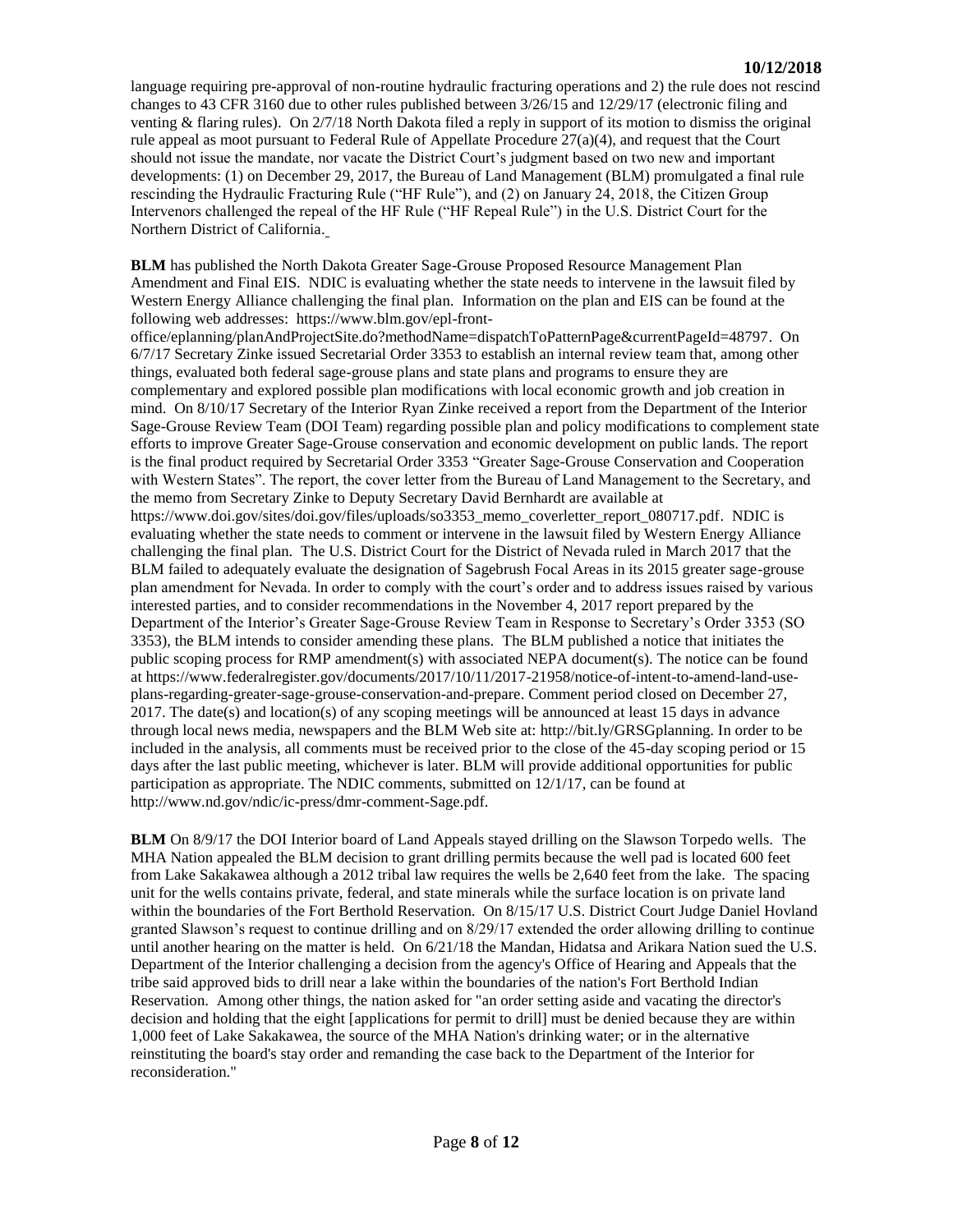**EPA** On 08/21/2018 the U.S. Environmental Protection Agency (EPA) proposed a new rule to reduce greenhouse gas (GHG) emissions from existing coal-fired electric utility generating units and power plants across the country. This proposal, entitled the Affordable Clean Energy (ACE) Rule, establishes emission guidelines for states to use when developing plans to limit GHGs at their power plants. The ACE Rule replaced the prior administration's Clean Power Plan (CPP) and instead empowers states, promotes energy independence, and facilitates economic growth and job creation. Pursuant to President Trump's Executive Order 13873, which directed Federal agencies to review burdensome regulations, the EPA undertook a review of the CPP. Many believed the CPP exceeded EPA's authority under the Clean Air Act, which is why 27 states, 24 trade associations, 37 rural electric co-ops, and three labor unions challenged the rule. The Supreme Court issued an unprecedented stay of the rule. The proposal was published in the Federal Register on 8/31/18 and EPA will take comment on the proposal for 60 days (until 10/30/18) and will hold a public hearing. More information is available at [https://www.epa.gov/stationary-sources-air-pollution/proposal-affordable-clean](https://www.epa.gov/stationary-sources-air-pollution/proposal-affordable-clean-energy-ace-rule)[energy-ace-rule.](https://www.epa.gov/stationary-sources-air-pollution/proposal-affordable-clean-energy-ace-rule)

**EPA** On 08/24/18 Trump administration officials at EPA announced they are phasing out the agency's enforcement focus on animal waste pollution and the oil and gas industry. Enforcement chief Susan Bodine said she wants to shift the focus away from oil and gas as a sector deserving of extra scrutiny and toward prioritizing broad environmental problems, such as air pollution.

**EPA** On 6/26/18 EPA Administrator Pruitt direct the Office of Water to prepare a proposal for submission to the Office of Management and Budget and seek public comment within six months that proposes to consider, at a minimum, changes to EPA regulations that would govern the future use of EPA section 404(c) authority: 1) Eliminating the authority to initiate the section 404(c) process before a section 404 permit application has been filed with the Corps or a state, otherwise known as the "preemptive veto", 2) Eliminating the authority to initiate the section 404(c) process after a permit has been issued by the Corps or a state, otherwise known as the "retroactive veto", 3) Requiring a regional administrator to obtain approval from EPA Headqua11ers before initiating the section 404(c) process, 4) Requiring a regional administrator lo review and consider the findings of a final Environmental Assessment or Environmental Impact Statement prepared by the Corps or a state before preparing and publishing notice of a proposed determination, and 5) Requiring the agency to publish and seek public comment on a final determination before such a determination takes effect.

**EPA** On 8/26/15 a coalition of environmental organizations filed a 60 day legal notice with the U.S. Environmental Protection Agency demanding more regulation of drilling and fracking waste. The groups are the Environmental Integrity Project, Natural Resources Defense Council, Earthworks, Responsible Drilling Alliance, San Juan Citizens Alliance, West Virginia Surface Owners Rights Organization, and the Center for Health, Environment and Justice. On 5/4/16 the same environmental groups filed suit against the EPA in the federal district court for the District of Columbia. The Plaintiffs Allege that EPA "has failed to meet its nondiscretionary duty" under the federal Resource Conservation and Recovery Act (RCRA ) to review and revise the RCRA Subtitle D solid waste regulations for O&G wastes every three years and that EPA last completed such a review in 1988 and that EPA has failed to review or revise the guidelines for state solid waste plans since 1981.

Plaintiffs want to force EPA to do two things-

1. Issue more stringent regulations for managing and disposing of O&G wastes, including on issues such as open-air pits and impoundments used for storing O&G wastewater, underground injection wells, and the transportation of O&G wastes by truck or pipeline.

2. Make the state solid waste plan guidelines more stringent and comprehensive.

The document filed in the suit can be found at [http://environmentalintegrity.org/wp-content/uploads/2016-05-](http://environmentalintegrity.org/wp-content/uploads/2016-05-04-RCRA-OG-Wastes-Deadline-Suit-Complaint-FILED.pdf) [04-RCRA-OG-Wastes-Deadline-Suit-Complaint-FILED.pdf](http://environmentalintegrity.org/wp-content/uploads/2016-05-04-RCRA-OG-Wastes-Deadline-Suit-Complaint-FILED.pdf)

On 6/30/16 North Dakota filed motions to intervene in order to prevent a sue and settle situation that would adversely impact state regulatory jurisdiction and to dismiss the case. Motions to Intervene were also filed by the Texas Railroad Commission, American Petroleum Institute, Independent Petroleum Association of America, and the association of Texas oil and gas producer/royalty owners (TIPRO). The plaintiffs and EPA each filed motions to oppose the motions to intervene. North Dakota filed a reply in support of its motion on 9/23/16. Late Friday afternoon 11/18/16 the U.S. District Court in Washington DC denied North Dakota and the two industry association's Motions to Intervene. The Court accepted the NGOs' statements in their briefs that all they asked for in their Complaint was a deadline for EPA to conduct a rulemaking, and concluded that none of the intervenors had demonstrated a sufficient "injury" to support standing in that context. On 12/23/16, EPA and the NGOs submitted a proposed consent decree to the Court that would settle the RCRA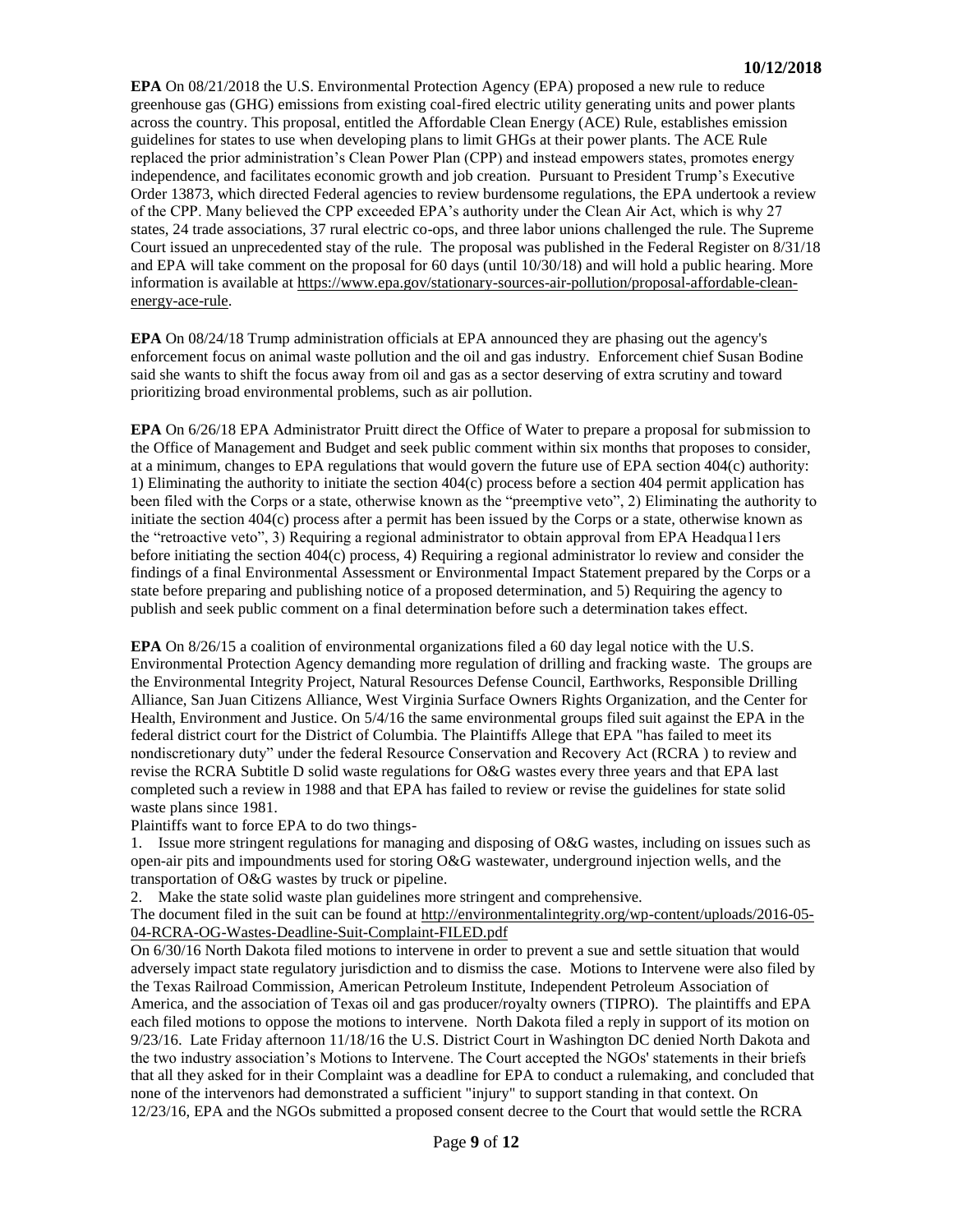Subtitle D litigation. Unlike under the Clean Air Act, there is no statutory RCRA requirement that the proposed decree be published in the Federal Register or put out for public comment. NDIC has significant concerns about the proposed decree and submitted a letter to the court expressing those concerns. Since the court denied ND's motion to intervene, ND is not a party. The consent decree was approved Dec. 28 by U.S. District Judge John D. Bates. The EPA has agreed to review the regulations and by November 2019 either propose new rules or determine that new rules aren't necessary. This is a sue and settle deal. On 1/13/17 North Dakota filed an appeal of the decision(s), consent decree, and federal reimbursement of plaintiffs legal costs. As part of the appeal process, on 03/24/17 North Dakota filed a statement of issues and the other administrative filings: (1) Whether the District Court erred in denying North Dakota's motion to intervene in order to represent its sovereign interests in a case in which the Plaintiffs-Appellees seek to compel the U.S. Environmental Protection Agency ("U.S. EPA") to review and revise solid waste management regulations under Subtitle D of the Resource Conservation and Recovery Act. (2) Whether the District Court erred in concluding that North Dakota did not have Article III standing in this case. (3) Whether the District Court erred in concluding that North Dakota should be held to a different, and more stringent, standard for Article III standing than the Plaintiffs-Appellees. (4) Whether the District Court erred in entering a Consent Decree that violates Subtitle D of RCRA because it omits statutory non-discretionary duties with which U.S. EPA must comply, and would impose new non-discretionary duties on U.S. EPA that are not contained in the statute. North Dakota filed its opening appeal brief in the UNITED STATES COURT OF APPEALS FOR THE DISTRICT OF COLUMBIA CIRCUIT on 5/23/17. The EPA and the NGOs filed briefs 6/21/17 and North Dakota filed a reply brief 7/5/17. Oral arguments on the denial of North Dakota's motion to intervene were conducted on 11/07/17. On 11/28/17 the D.C. Circuit denied North Dakota's appeal in the RCRA Subtitle D case. The Court did not engage the state's arguments and decided the case based on precedent from previous industry cases in which they denied intervention in "sue and settle" cases.

**EPA** On 6/3/16 the final rule proposing a suite of changes to Clean Air Act permitting requirements for new and modified emissions sources in the oil and natural gas industry was published in the Federal Register. On 6/29/16 the NDIC decided to file a Petition for Review with the US Appeals Court for the District of Columbia to defend the state's sovereign jurisdiction over oil and gas regulation. Thirteen other states have joined this effort. North Dakota declined the standard offer to explore settlement through the court's mediation program.

The proposed actions and NDIC comments are as follows:

o Proposed New Source Performance Standards – Docket ID number EPA-HQ-OAR-2010-0505. NDIC comments can be found at<http://www.nd.gov/ndic/ic-press/EPA-HQ-OAR-2010-0505.pdf>

o Draft Control Techniques Guidelines – Docket ID number: EPA-HQ-OAR-2015-0216. NDIC comments can be found at<http://www.nd.gov/ndic/ic-press/EPA-HQ-OAR-2015-0216.pdf>

o Proposed Source Determination Rule – Docket ID number: EPA-HQ-OAR-2013-0685. NDIC comments can be found at<http://www.nd.gov/ndic/ic-press/EPA-HQ-OAR-2013-0685.pdf>

o Proposed Federal Implementation Plan for Implementing Minor New Source Review Permitting in Indian Country – Docket ID number: EPA-HQ-OAR-2014-0606. NDIC comments can be found at <http://www.nd.gov/ndic/ic-press/EPA-HQ-OAR-2014-0606.pdf>.

North Dakota et al. and EPA have filed motions to govern further proceedings and briefing schedules. On 3/28/17 President Trump issued an executive order which in part directs "The Administrator shall review the final rule entitled "Oil and Natural Gas Sector: Emission Standards for New, Reconstructed, and Modified Sources," 81 Fed. Reg. 35824 (November 3, 2016), and any rules and guidance issued pursuant to it, for consistency with the policy set forth in section 1 of this order and, if appropriate, shall, as soon as practicable, suspend, revise, or rescind the guidance, or publish for notice and comment proposed rules suspending, revising, or rescinding those rules." On 4/7/17 EPA filed a motion to hold the cases in abeyance. On 6/8/17 the NGO environmental groups challenged EPA's November 5th decision to issue a 90 day stay of the Rule's upcoming implementation dates. The NGOs argue that EPA's justifications for its stay (onerous implementation costs and excessive state administrative burdens) of the Rule were already raised and rejected by EPA during EPA's original rulemaking and that the requirements of a "judicial stay" are not met. The NGO's action is a new case, filed in the D.C. Circuit. They have also filed an emergency motion asking the Court to immediately vacate EPA's decision. On November 3 the DC Circuit court issued a 2:1 decision granting the NGO petition and vacating EPA's 90 day stay of the rule. North Dakota filed an amicus brief in support of the EPA stay. On 7/13/17 the same DC Circuit court granted an EPA motion to recall the mandate and granting 14 days for then EPA to seek reconsideration or review by the full court. API and WVA along with other states filed petitions for rehearing en banc, but on  $8/10/17$  the entire DC Circuit issued an order denying the API and WVa et al States petitions. EPA now proposes a 2-year stay of certain provision in the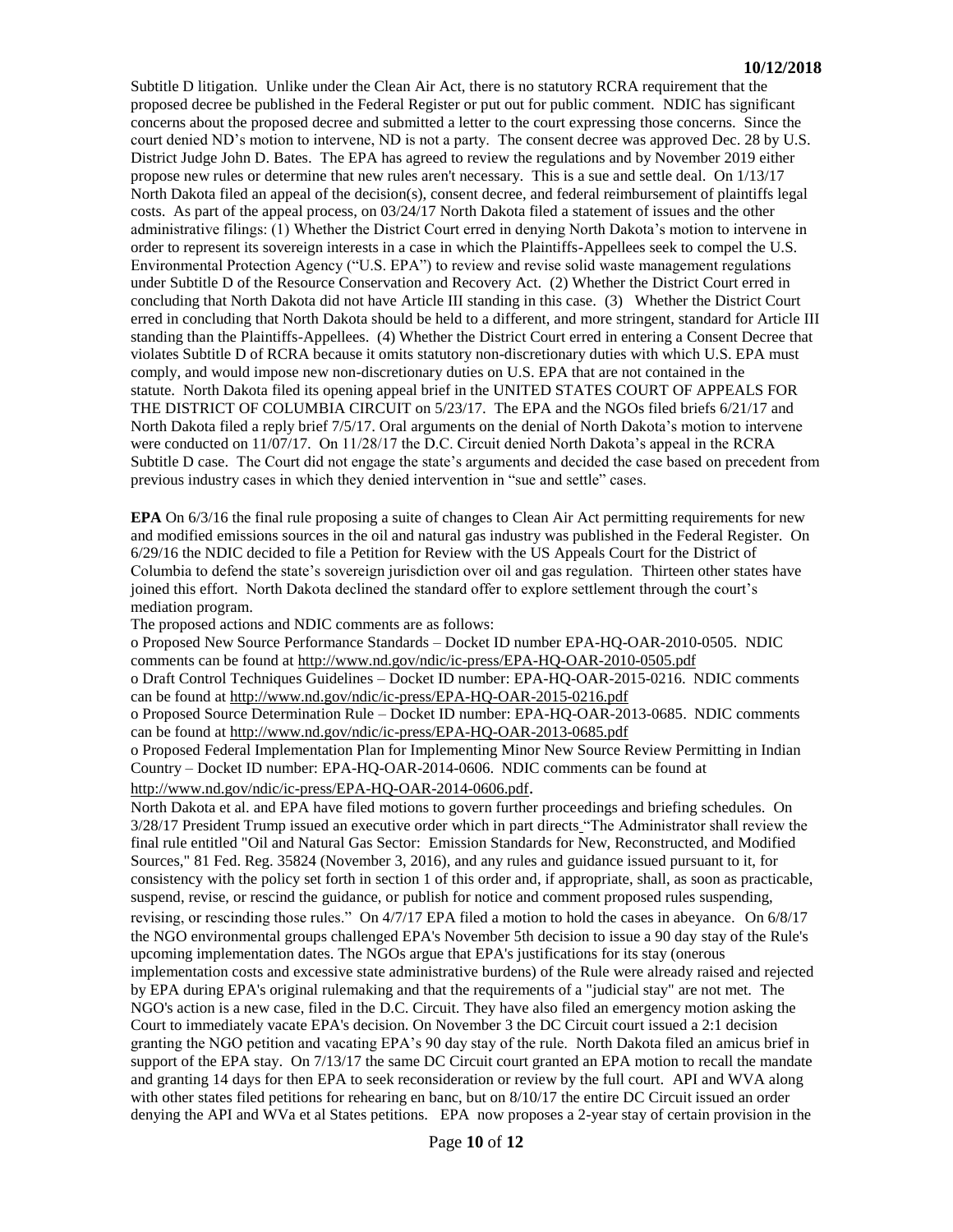oil and gas NSPS. North Dakota filed comments on 8/9/17 in support of the proposed 2-year stay. On 11/8/17 EPA published a Federal Register notice request for supplemental comments relating to the current Administration's efforts to change course on the oil and gas sector methane regulations put in place by the Obama Administration. North Dakota did not submit additional comment to EPA because the North Dakota comments submitted on 8/9/17 correctly advocate that EPA's rationale for the two year stay also justifies outright repeal of the original Rule, so it justifies a two year stay. On 9/11/18 EPA proposed targeted improvements to the 2016 New Source Performance Standards for the oil and gas industry that streamline implementation, reduce duplicative EPA and state requirements, and significantly decrease unnecessary burdens on domestic energy producers. This oil and gas targeted improvements package is expected to save up to approximately \$484 million in regulatory costs from 2019 – 2025 or \$75 million annually. More detailed information including how to comment can be found at [https://www.epa.gov/sites/production/files/2018-](https://www.epa.gov/sites/production/files/2018-09/documents/oil_and_gas_technical_proposal_fact_sheet.9.11.18_0.pdf) [09/documents/oil\\_and\\_gas\\_technical\\_proposal\\_fact\\_sheet.9.11.18\\_0.pdf.](https://www.epa.gov/sites/production/files/2018-09/documents/oil_and_gas_technical_proposal_fact_sheet.9.11.18_0.pdf)

**EPA** published an advanced notice of proposed rule-making to seek comments on the information that should be reported or disclosed for hydraulic fracturing chemical substances and mixtures and the mechanism for obtaining this information. The proposed rule-making is in response to a petition from Earthjustice and 114 other groups who are opposed to the use of the GWPC-IOGCC FracFocus website process of chemical disclosure and any type of trade secret protection for hydraulic fracturing fluid mixtures. These groups are requesting EPA regulation of chemical disclosure under the federal Toxic Substances Control Act. Thanks to all who provided comments in support of a "states first" policy. NDIC comments can be viewed at <http://www.nd.gov/ndic/ic-press/DMR-frac714.pdf>

**EPA** Administrator, Gina McCarthy, and the Assistant Secretary of the Army (Civil Works), Jo Ellen Darcy, signed the "Waters of the United States" final rule on 05/27/2015. The final rule was published in the Federal Register 7/29/15 and became effective in 37 states on 8/28/15. North Dakota, Alaska, Arizona, Arkansas, Colorado, Idaho, Missouri, Montana, Nebraska, New Mexico, Nevada, South Dakota, and Wyoming filed a lawsuit in U.S. District Court, claiming the final rule would harm states as regulators of the waters and lands. On 8/27/15 Federal District Judge Erickson granted a preliminary injunction preventing enforcement of the rule in the 13 states. The North Dakota case will now be subject to appeal, but no schedule has been set at this time. NDIC comments can be viewed at<http://www.nd.gov/ndic/ic-press/WOTUS-comments.pdf> Texas, Mississippi and Louisiana filed a joint complaint in the U.S. District Court for the Southern District of Texas, charging that the rule is unconstitutional. Ohio and Michigan filed a complaint in the U.S. District Court for the Southern District of Ohio, alleging that the expansion of jurisdiction includes dry land. Georgia and eight other states (Alabama, Florida, Kansas, Kentucky, South Carolina, Utah, West Virginia and Wisconsin) filed suit in the U.S. District Court for the Southern District of Georgia, asking the court to vacate the rule and block its enforcement by injunction. On 10/9/15 the United States Court Of Appeals for the Sixth Circuit granted a nationwide stay of the WOTUS rule pending jurisdiction determinations. On 2/28/17 President Trump signed an executive order directing the EPA to take action, paving the way for the elimination of the rule. North Dakota plans to continue active participation in the litigation of this rule until the EPA takes final action eliminating the rule. On 6/27/17 The EPA and USACOE filed an official proposal to withdraw the rule and begin a replacement rulemaking process. The proposed rule was published in the Federal Register on 6/27/17. A group of North Dakota agencies filed comments supporting withdrawal of the rule and beginning the replacement process.

#### **PHMSA** Advance notice of proposed rulemaking (ANPRM)was announced 1/10/17.

SUMMARY: PHMSA is considering revising the Hazardous Materials Regulations (HMR) to establish vapor pressure limits for unrefined petroleum-based products and potentially all Class 3 flammable liquid hazardous materials that would apply during the transportation of the products or materials by any mode. PHMSA is currently assessing the merits of a petition for rulemaking submitted by the Attorney General of the State of New York regarding vapor pressure standards for the transportation of crude oil. The petition requests that PHMSA implement a Reid Vapor Pressure (RVP) limit less than 9.0 pounds per square inch (psi) for crude oil transported by rail. This rule making could substantially interfere with NDIC oil conditioning regulations. You can read about the NDIC regulations at

[https://www.dmr.nd.gov/oilgas/2014Permitting\(2\).asp.](https://www.dmr.nd.gov/oilgas/2014Permitting(2).asp) NDIC submitted comments on 3/20/17 and the comment period closed on 5/19/17. On 6/6/2018 Senator Schumer wrote urging DOE and PHMSA to propose and quickly finalize a rule establishing federal volatility standards for the shipment of crude oil by rail in the United States. The NDIC submitted letter on 6/28/18 to proactively correct several conclusions and statements in Senator Schumer's letter about NDIC oil conditioning regulations and provide the background